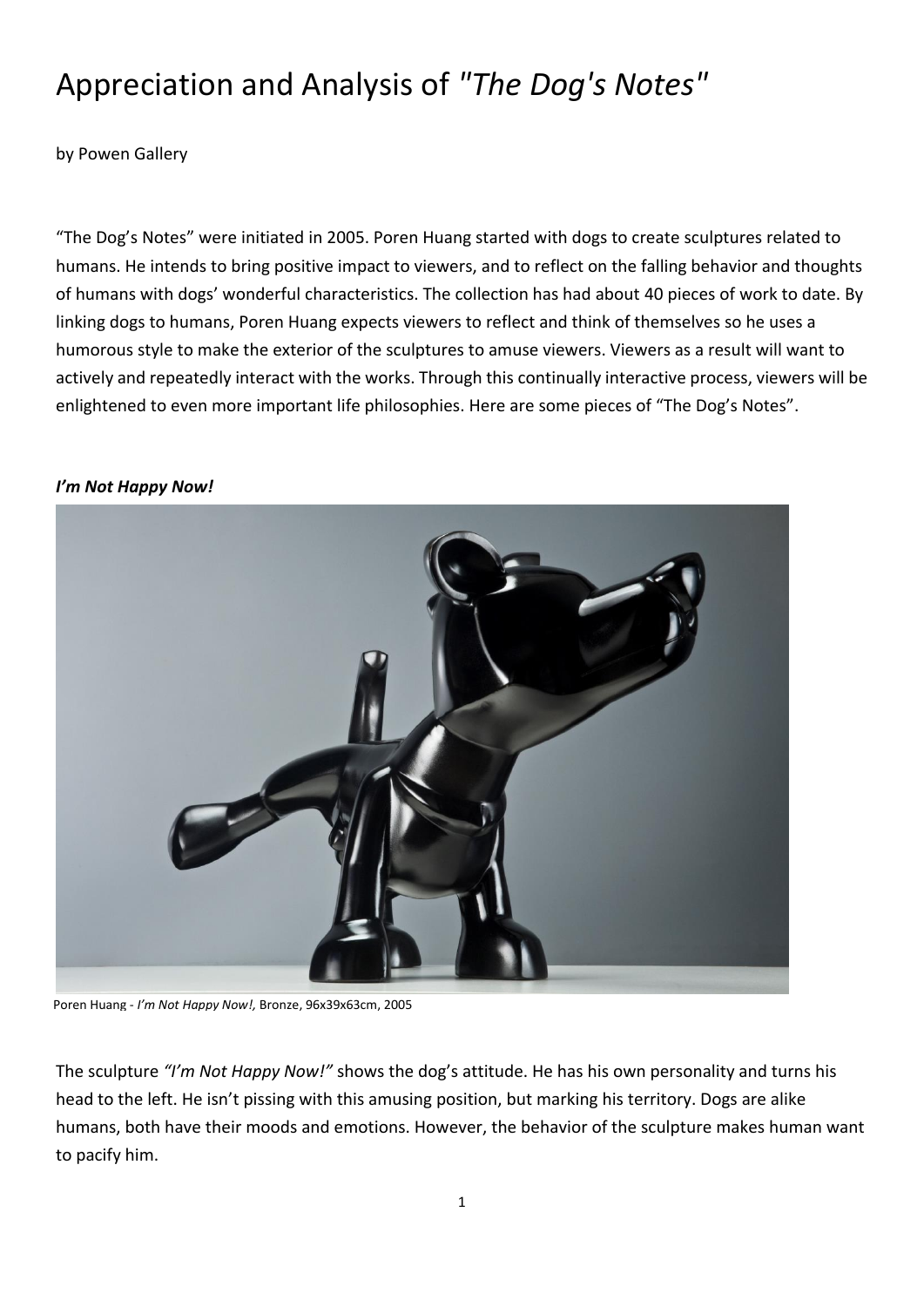## *Contentment*



Poren Huang - *Contentment,* Bronze, 43x36x23cm, 2011

Now take a look at another artwork *"Contentment".* The dog is in a relaxing mood. He throws all of his worries away and sleeps well. The belly is the most vulnerable part of a dog, as a result, dogs usually sleep on their belly. This dog, however, sleeps with his belly up and even slobbers. How contented he is! People suffer mental health problems nowadays. And the only way for them to sleep well is to let go of their worries. *"Contentment"* is a sculpture reflecting the situation. Only when we are contented with little can we sleep well and calm.

## *Gimme A Hug*



Poren Huang - *Gimme a Hug*, Bronze, 148×177×176cm , 2006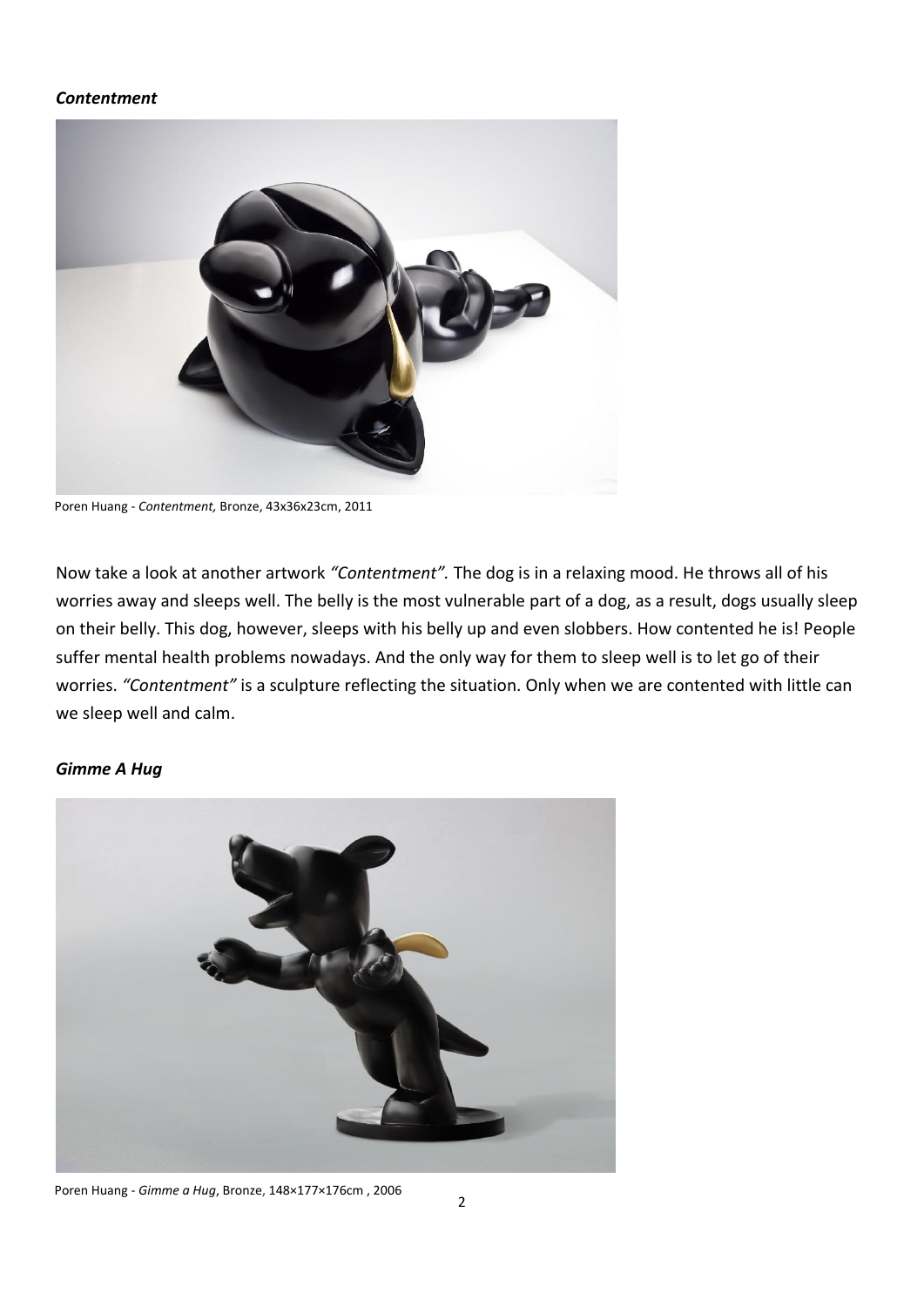Be confident and [courageous](http://www.thefreedictionary.com/courageous) is one of the main ideas of "The Dog's Notes": Face life with a positive attitude and interact with people honestly. In this artwork *"Gimme a Hug"*, the dog seems to embrace the world with open arms. The wings make him even lighter, so that he can stay positive and optimistic. Kindness and innocence are advantages that people should have. *"Gimme a Hug"* is the best example.



#### *You cannot pass!*

Poren Huang *- You Cannot Pass!*, Bronze, 96×48×90cm, 2006

On the other hand, although dogs are smaller than strangers, they never flinch, just for the safety of the owner. *"You cannot pass!"* is the best example. The dog humps his back and his tail is shaped like a machete. It gets its claws out and stares at the strangers, while his four legs are strong and stands steadily. *"You cannot pass!"* shows the determination of a dog to protect its territory.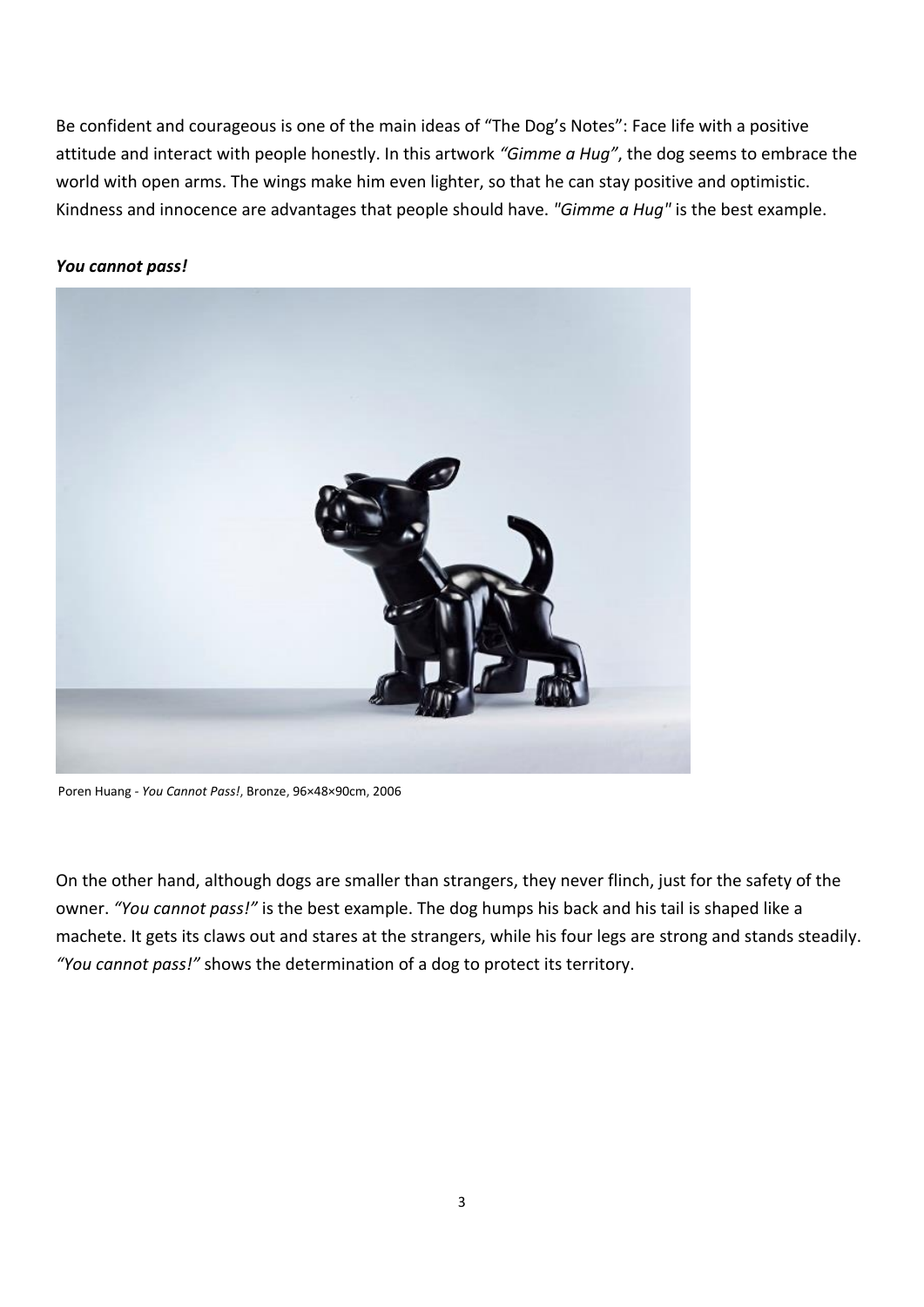Look, the dog is lost in thought! He pays so much attention on something that he almost lost his thought! No matter what you want to pursue, stick with it and be as focus as the dog. You might also slobber!

# *Lost In Thought*



Poren Huang *– Lost in Thought*, Bronze, 40×26×45cm, 2011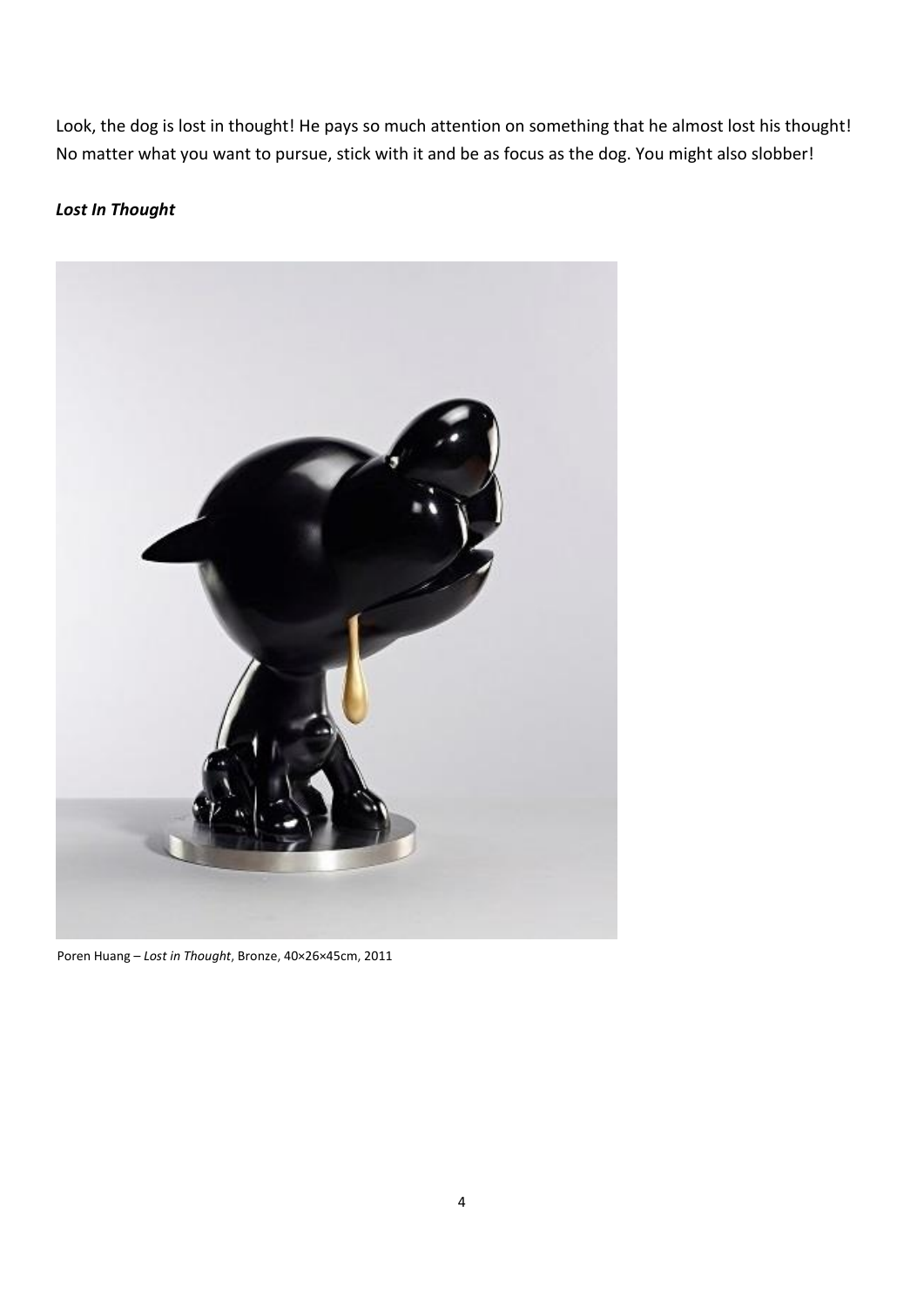One of Poren Huang's another sculpture is called *"What the Heck!"*. And this is one of his most popular artworks. The dog is cheering himself up and releasing his emotion. The sculpture is distinguishing and full of humanity.

# *What the Heck!*



Poren Huang *– What the heck!*, Stainless Steel, 28×28×32cm, 2010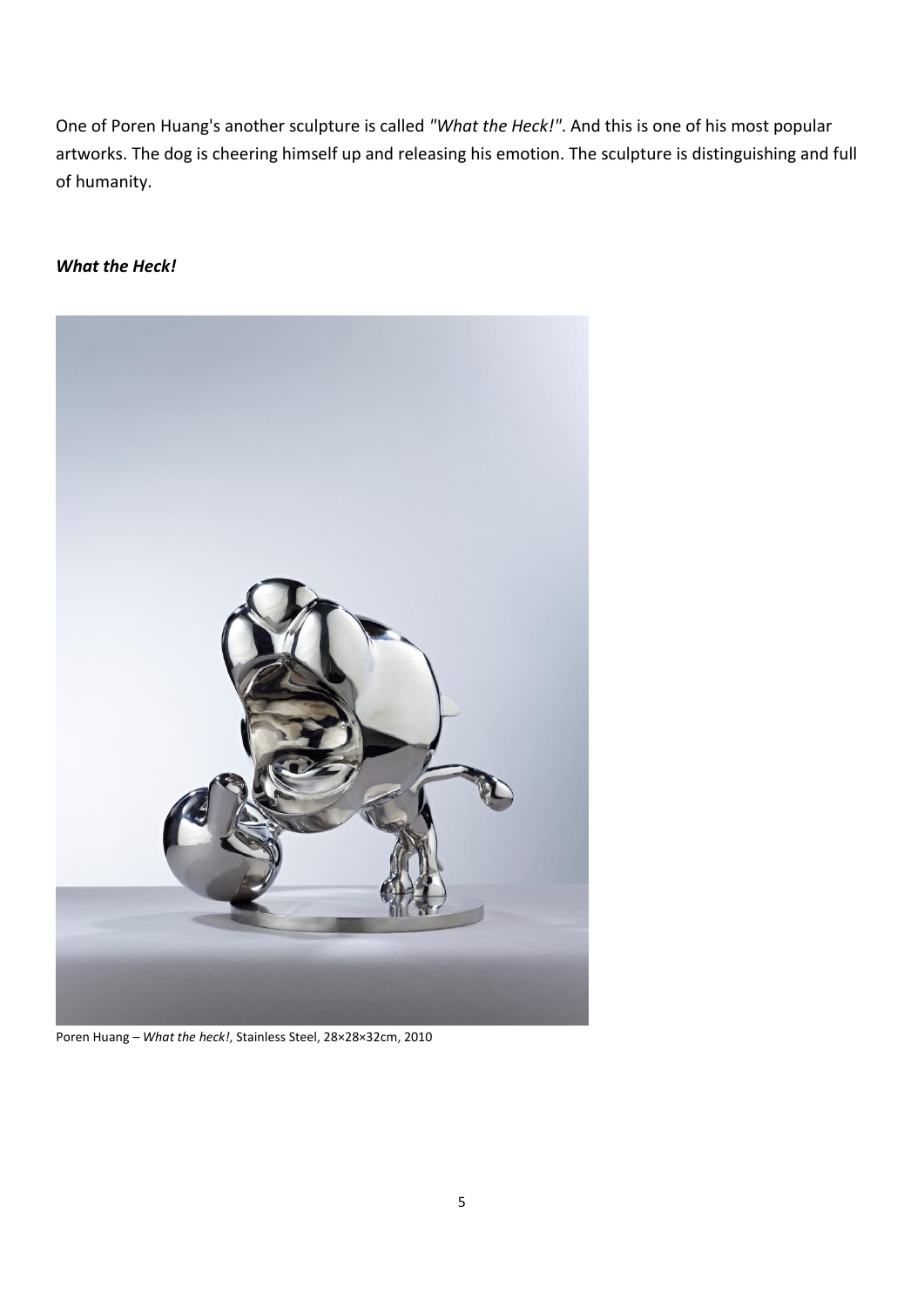*"Hold You Dear"* is the one and only sculpture in "The Dog's Notes" with a human figure. Holding the puppy in his arms is a metaphor of showing his love and care. Although we can see only a small part of the puppy, it shows the interaction between the owner and the puppy. Dedicate to protect and love someone with all one's heart is the main idea of "*Hold You Dear"*, even the chocolate base starts to melt because of the warmth!

## *Hold You Dear*



Poren Huang *- Hold You Dear*, Bronze, 24 [×2](https://zh.wikipedia.org/zh-tw/%C3%97)6 [×6](https://zh.wikipedia.org/zh-tw/%C3%97)2cm, 2006